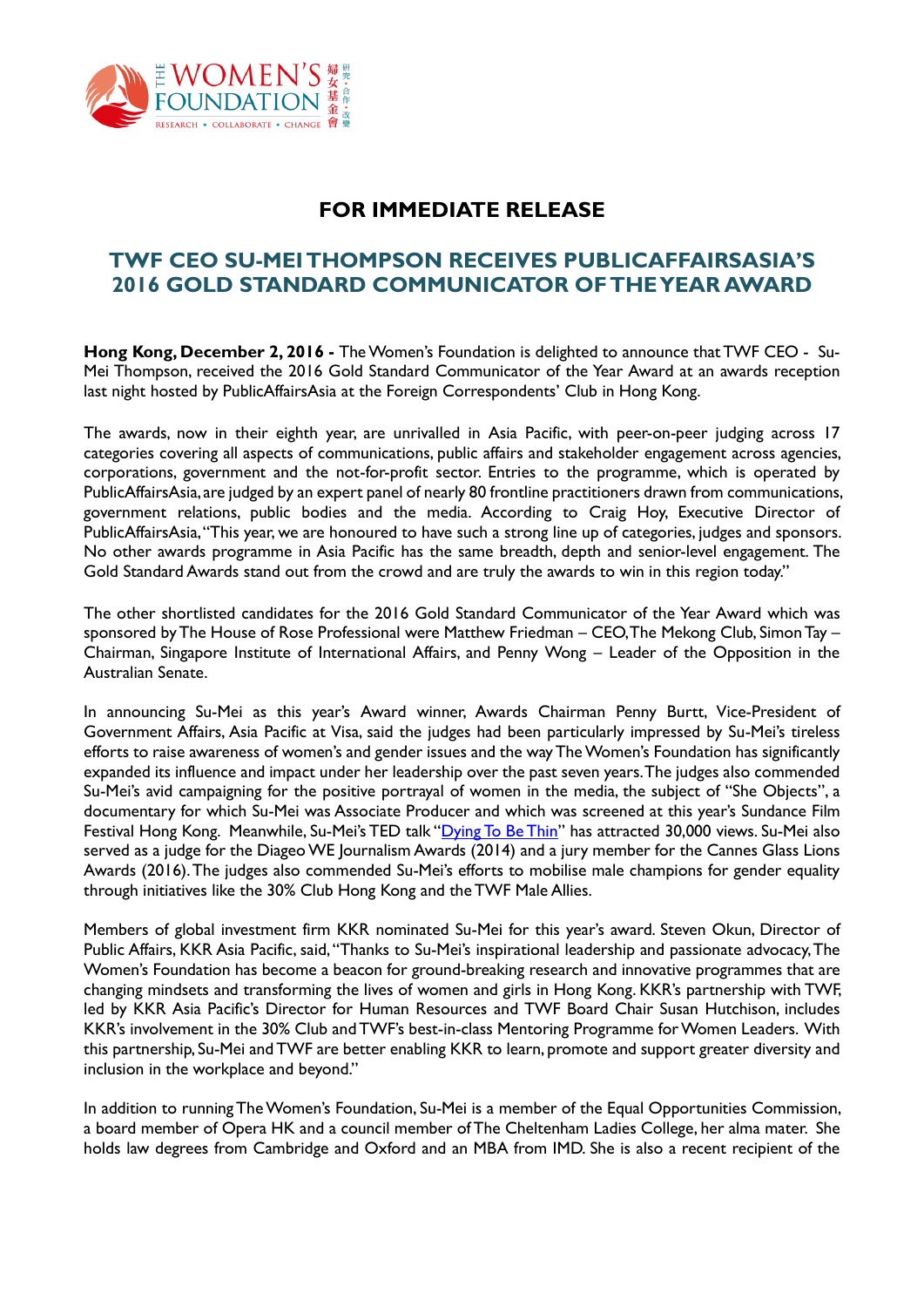Andy Choa scholarship which sponsors Hong Kong non-profit leaders to pursue the Strategic Perspectives in Non-Profit Management Program at Harvard Business School.

#### **About PublicAffairsAsia**

PublicAffairsAsia is the leading network for senior government relations, corporate affairs and corporate communications professionals operating across the Asia Pacific region. It offers cutting edge insight through events, intelligence, publications, awards and the recently launched platform SharingValueAsia. PublicAffairsAsia also connects corporations to their stakeholders through a series of online briefings and events; convening MNOs, governmental groups and NGOs on neutral platforms to debate emerging policy, regulatory and partnership-based developments. For more information on PublicAffairsAsia, please visit [http://publicaffairsasia.com/.](http://publicaffairsasia.com/)

## **About The Women's Foundation**

The Women's Foundation is a Hong Kong registered not-for-profit organisation dedicated to improving the lives of women and girls in Hong Kong. TWF is focused on challenging gender stereotypes, increasing the number of women in policy and decision-making roles, and empowering women in poverty through groundbreaking research, innovative and impactful community programmes, and education and advocacy. For more information on The Women's Foundation, please visit [www.twfhk.org.](http://www.twfhk.org/)

## **Photos of the Awards Ceremony**



On behalf of TWF CEO Su-Mei Thompson, TWF Board Chair and KKR Asia Pacific's Director for Human Resources Susan Hutchison received The PublicAffairsAsia's 2016 Gold Standard Communicator of The Year Award from the award sponsor Anthony A. Rose, Founder Chairman and CEO of the House of Rose Professional.